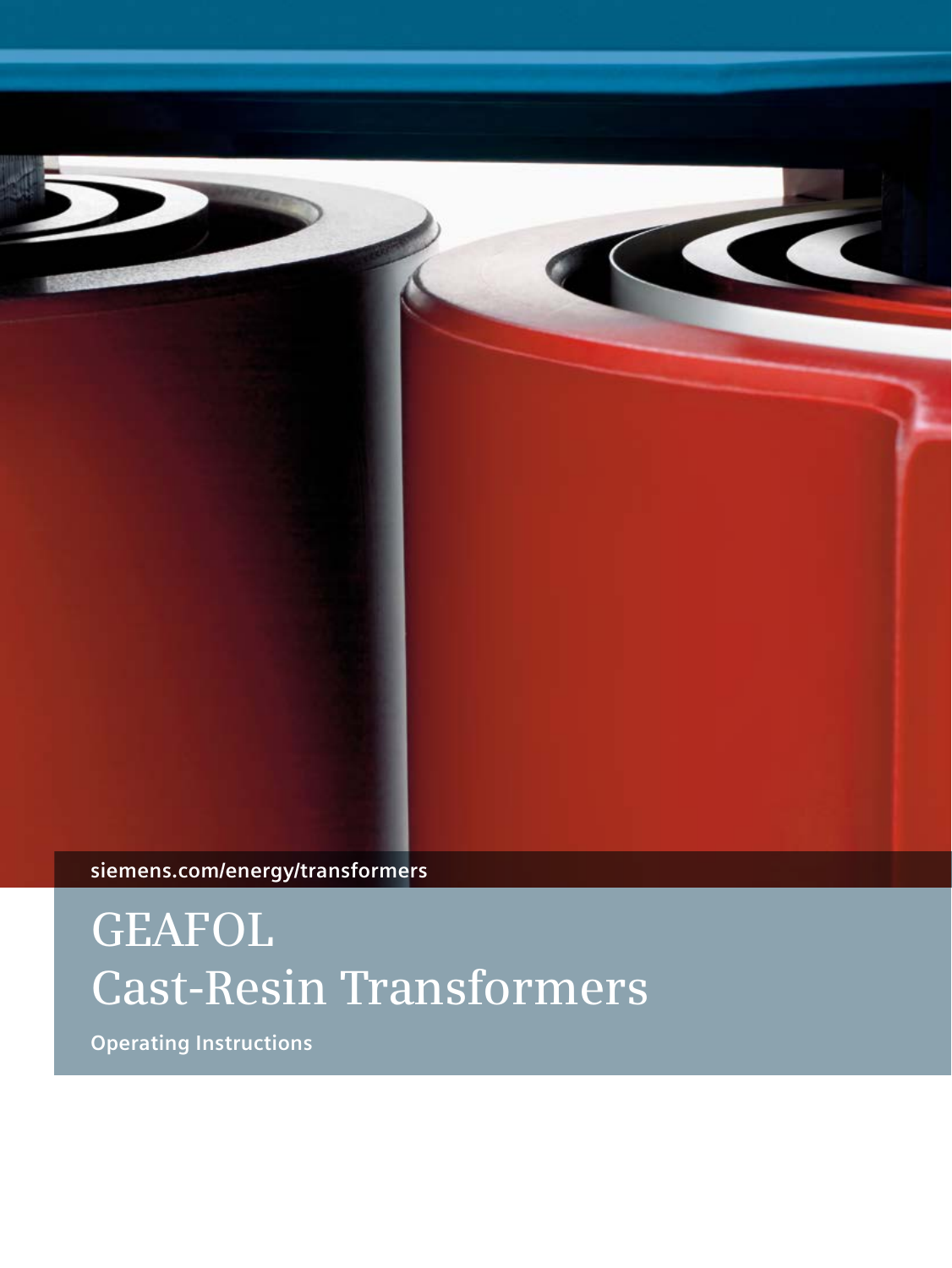### **Contents**

| Scope                                                                    | 4  |
|--------------------------------------------------------------------------|----|
| <b>Application</b>                                                       | 4  |
| <b>Description</b>                                                       | 6  |
| Core                                                                     | 6  |
| Windings                                                                 | 6  |
| <b>Insulation</b>                                                        | 6  |
| <b>Supports</b>                                                          | 6  |
| <b>Installing</b>                                                        | 7  |
| Unloading, transporting, unpacking, inspecting,<br>cleaning, and storing | 7  |
| Setting up                                                               | 8  |
| <b>Housings</b>                                                          | 9  |
| Minimum clearances                                                       | 9  |
| <b>Connecting</b>                                                        | 10 |
| Surface preparation                                                      | 10 |
| Fastenings                                                               | 10 |
| Contact pressure                                                         | 11 |
| Grounding                                                                | 11 |
| <b>Temperature monitoring</b>                                            | 12 |
| General                                                                  | 12 |
| Description                                                              | 12 |
| Version with PTC                                                         | 12 |
| Version with PT100                                                       | 12 |
| <b>Evaluation devices</b>                                                | 12 |
| Commissioning                                                            | 13 |
| <b>Recommendations for cleaning and inspection</b>                       | 14 |
| <b>Cleaning transformers</b>                                             | 14 |
| Cleaning method                                                          | 14 |
| Checking the torque values of bolted connections                         | 14 |
| Checking warning facilities                                              | 15 |
| Checking attached fans                                                   | 15 |
| Protective housings                                                      | 15 |
| <b>Faults</b>                                                            | 15 |

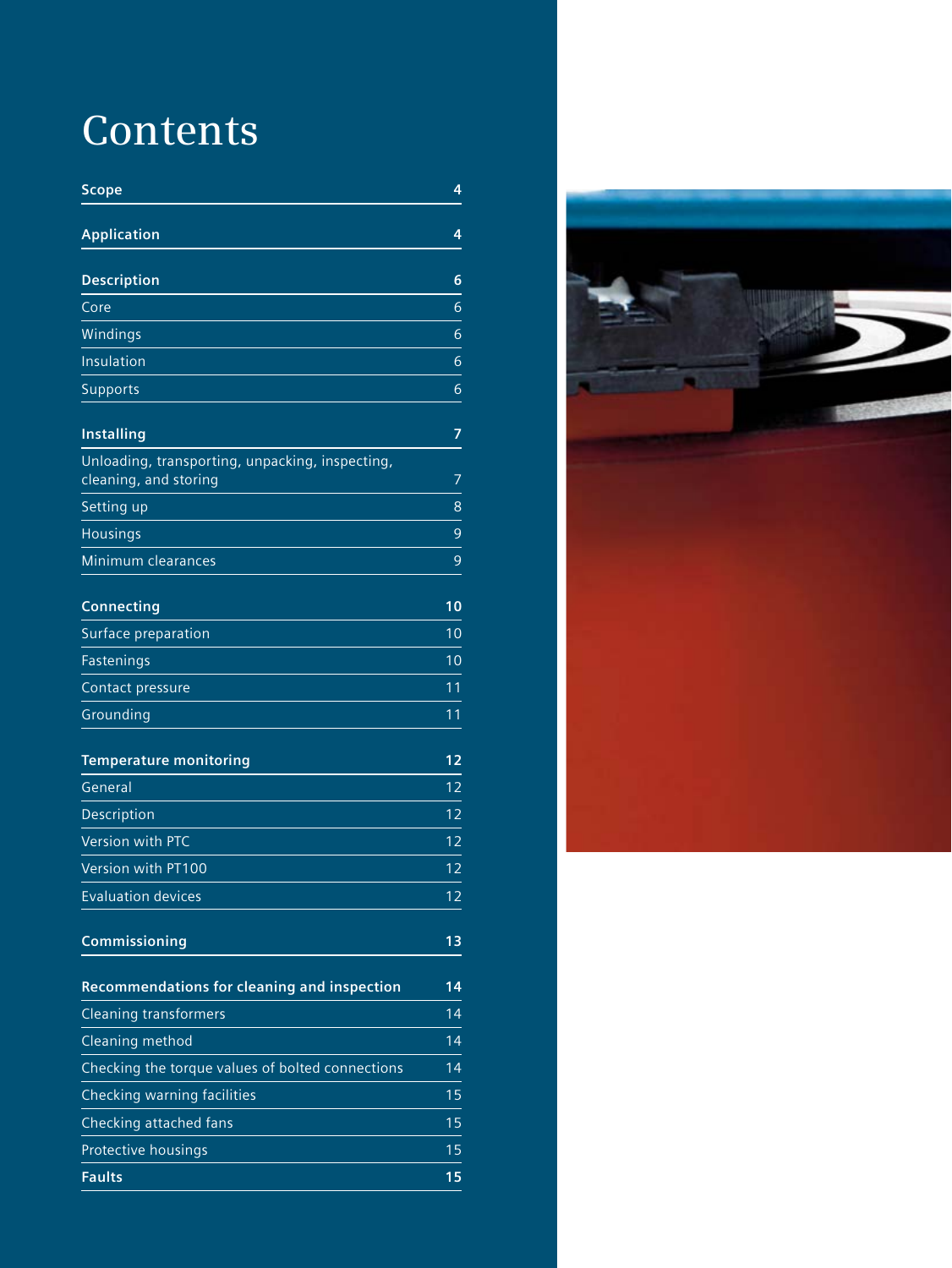





**GEAFOL digital, with detailed video modules on installation, commissioning, and maintenance in the digital operating instructions. Simply scan the QR code on the left and install it as an app or go directly online using the QR code on the right.**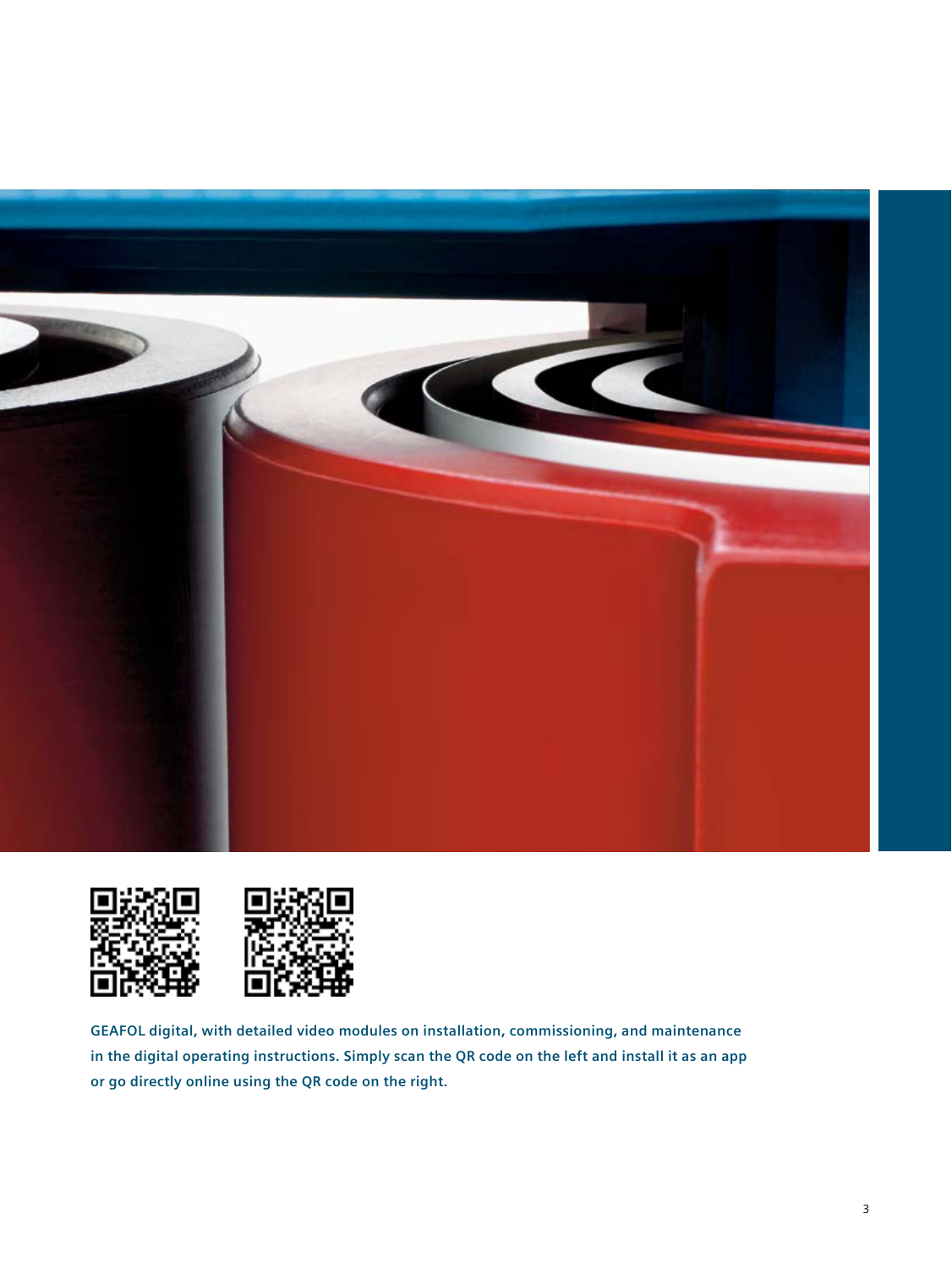These operating instructions are applicable to all GEAFOL® cast-resin transformers of three-phase and single-phase design, including special versions such as rectifier and star-point transformers.

## **Scope Application**

GEAFOL cast-resin transformers are particularly suitable for applications where fire or ground-water regulations would involve additional expense if liquid-immersed transformers were used, e.g., in ships, offshore and wind power plants, department stores, subways, sports stadiums and meeting halls, pumping stations, and water catchment areas. They are also being used more frequently in industrial applications for load-center substations and supply feeder stations because, with cast-resin transformers, there are no structural costs for oil catch pits and fire protection. This also greatly facilitates relocation of the transformers should it be necessary.

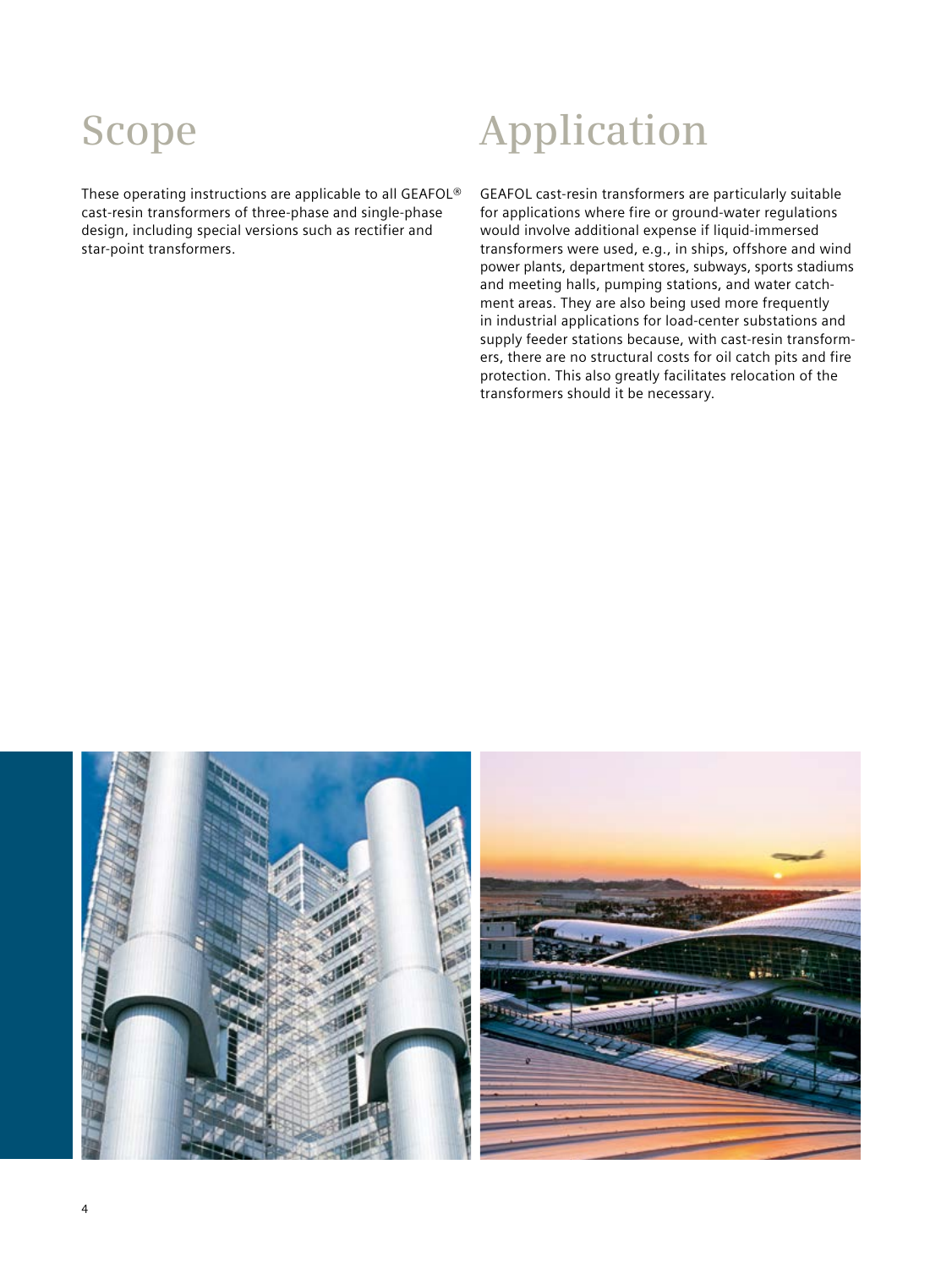

Fig. 1: 630 kVA GEAFOL cast-resin transformer 10 ± 2 x 2.5%/0.4 kV high-voltage connection side



A new design for your success – the reliable, space-saving GEAFOL Basic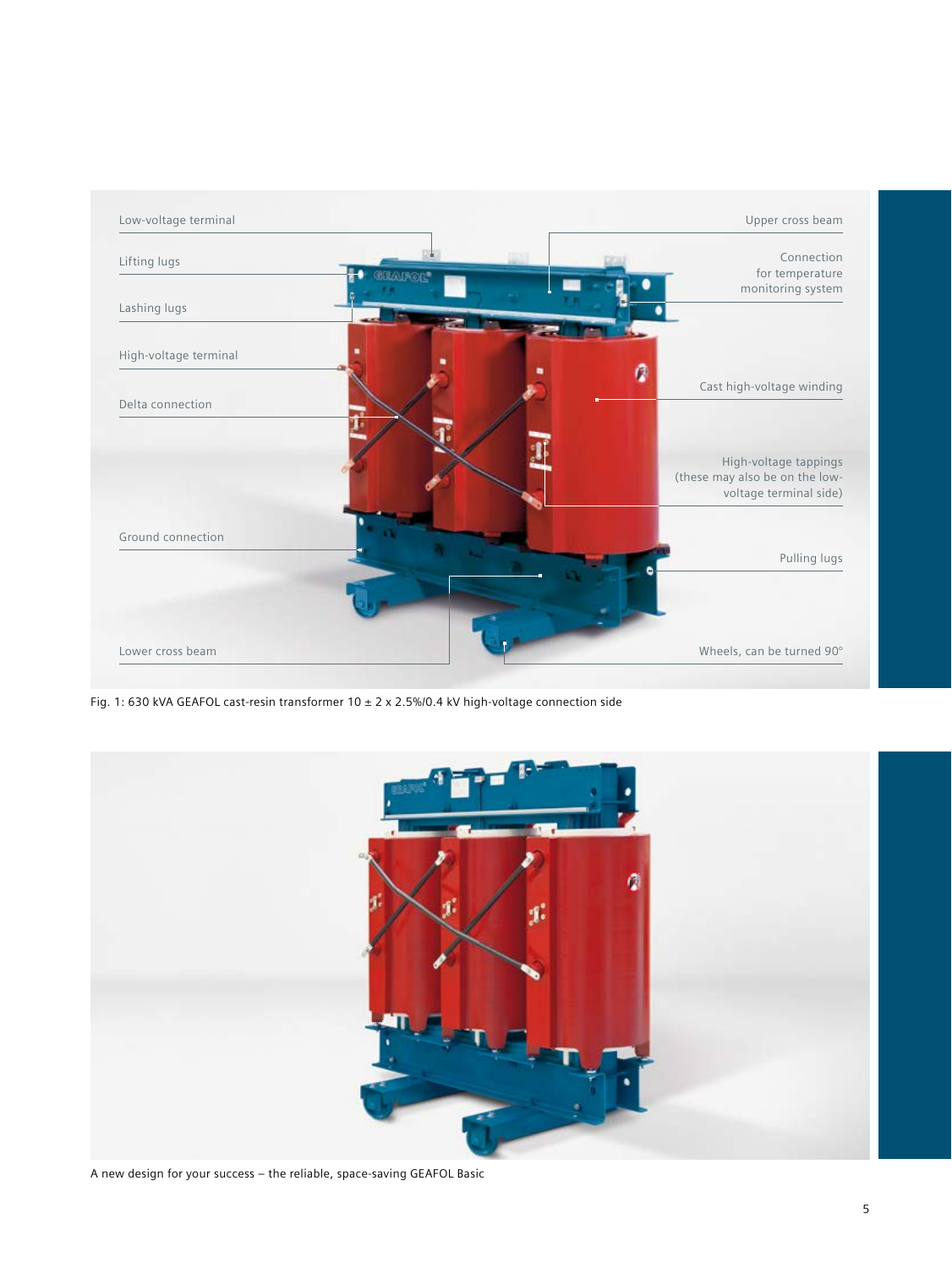### **Description**



### **Core**

Only grain-oriented, cold-rolled plates insulated on both sides are used for the iron core.

The leg and yoke cross-sections are staggered by different lamination widths. The outer legs have miter joints and the middle leg a pointed miter joint at the yoke junction.

### **Windings**

The high-voltage coils are made of aluminum strips and high-quality insulating films. Each phase winding is formed from several separate coils connected in series which are encapsulated in resin under a vacuum. The winding ends and tappings are routed to threaded bushes and are encapsulated with the remainder of the winding. The low-voltage coils are made of aluminum strips and resin impregnated insulating film (prepreg).

### **Insulation**

The insulation structure is dimensioned on the basis of the impulse voltage distribution. It ensures freedom from partial discharge up to twice the rated voltage, as well as thermal and mechanical strength.

### **Supports**

A clamping arrangement designed specifically for the characteristics of the strip windings and flexible bracing of the coils ensure both high short-circuit strength and a very low noise level.

With GEAFOL Basic, the coils do not need to be clamped.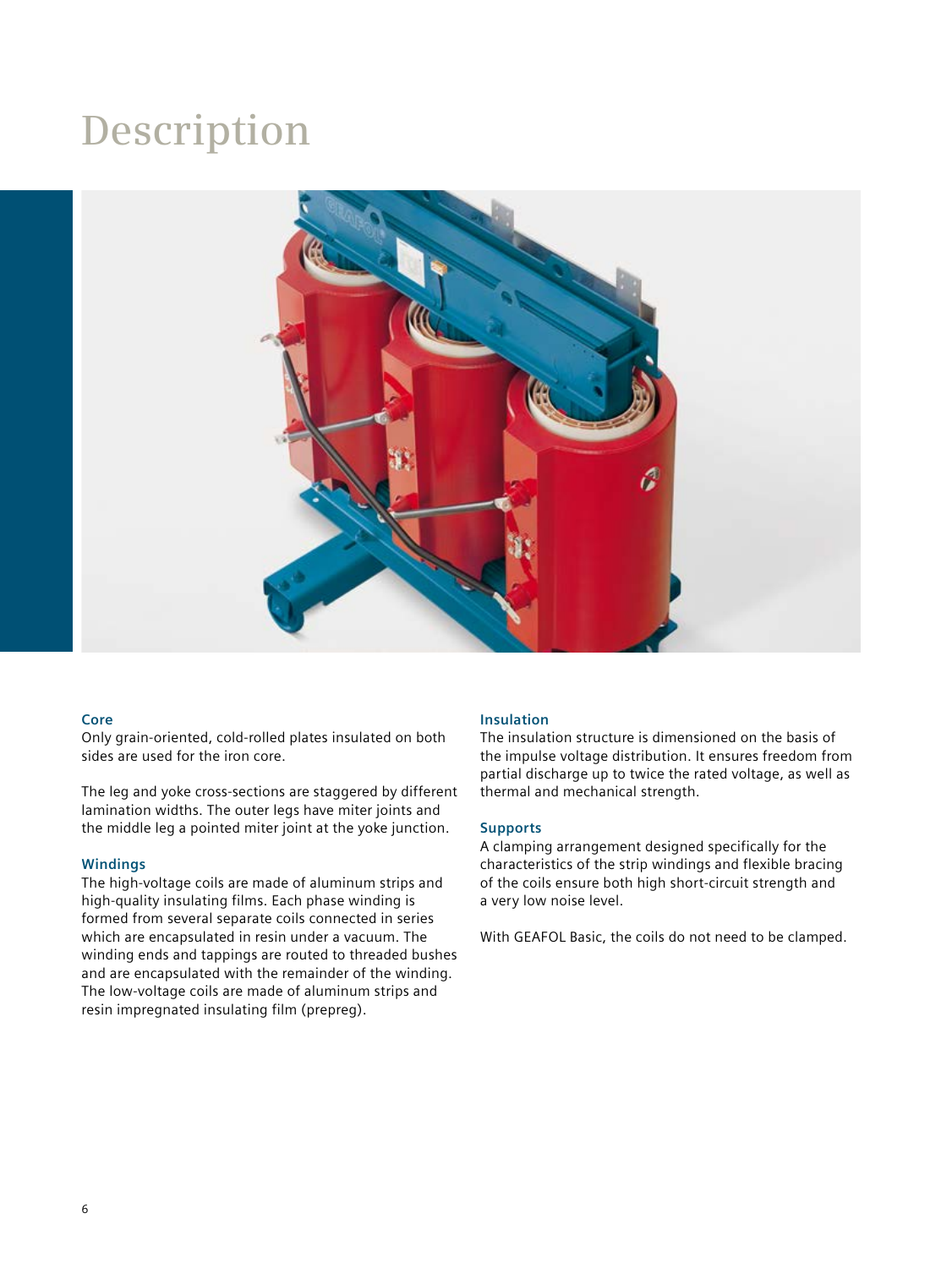# **Installing**

### **Unloading, transporting, unpacking, inspecting, cleaning, and storing**

GEAFOL transformers may be unloaded and transported only by means of four individual cords attached to the lifting lugs provided on the upper constructional cross beam (see Fig. 1, page 5). The information about pulling at an angle provided on the labels at the lifting lugs must be observed (see Fig. 2, below). If a transformer is moved on its wheels, the points of action are the pulling lugs provided in the lower cross beams (see Fig. 1, page 5) or on the truck.

**Do not push or pull on the high-voltage windings or their connecting tubes.**

GEAFOL cast-resin transformers may be transported only by forklift truck if the transporting party ensures that

- the transformer is adequately secured against the risk of tipping and/or falling and
- damage to the iron core between the cross beams and any attached accessories such as fans or make-proof earthing switches is reliably prevented.



If signs prohibiting transport by forklift are attached near the bottom of the transformer, transport of the transformer by forklift is absolutely prohibited!

GEAFOL transformers should be unloaded and unpacked in a sheltered area and inspected immediately for transportation damage. Any damage visible on delivery must be noted in the transport papers and confirmed by the deliverer. The sender must be informed immediately so that a suitable claims settlement procedure can be initiated, if necessary with the participation of the transport insurance company.

If necessary, the transformer must be cleaned before commissioning (see recommendations for cleaning and checking GEAFOL cast-resin transformers on page 14).

**If the transformer is not commissioned straight away, it must be stored in a sheltered area that is dry and protected from sunlight. The area's temperature must not drop below –25 °C (unless otherwise agreed).** 

The transformer must be packed in a protective film when being transported on-site or being stored temporarily. This effectively prevents the ingress of dust and foreign matter. In order to prevent condensation from forming, an adequate quantity of desiccant agent (such as silica gel) must be enclosed in the packaging.



Fig. 2: Lifting the transformer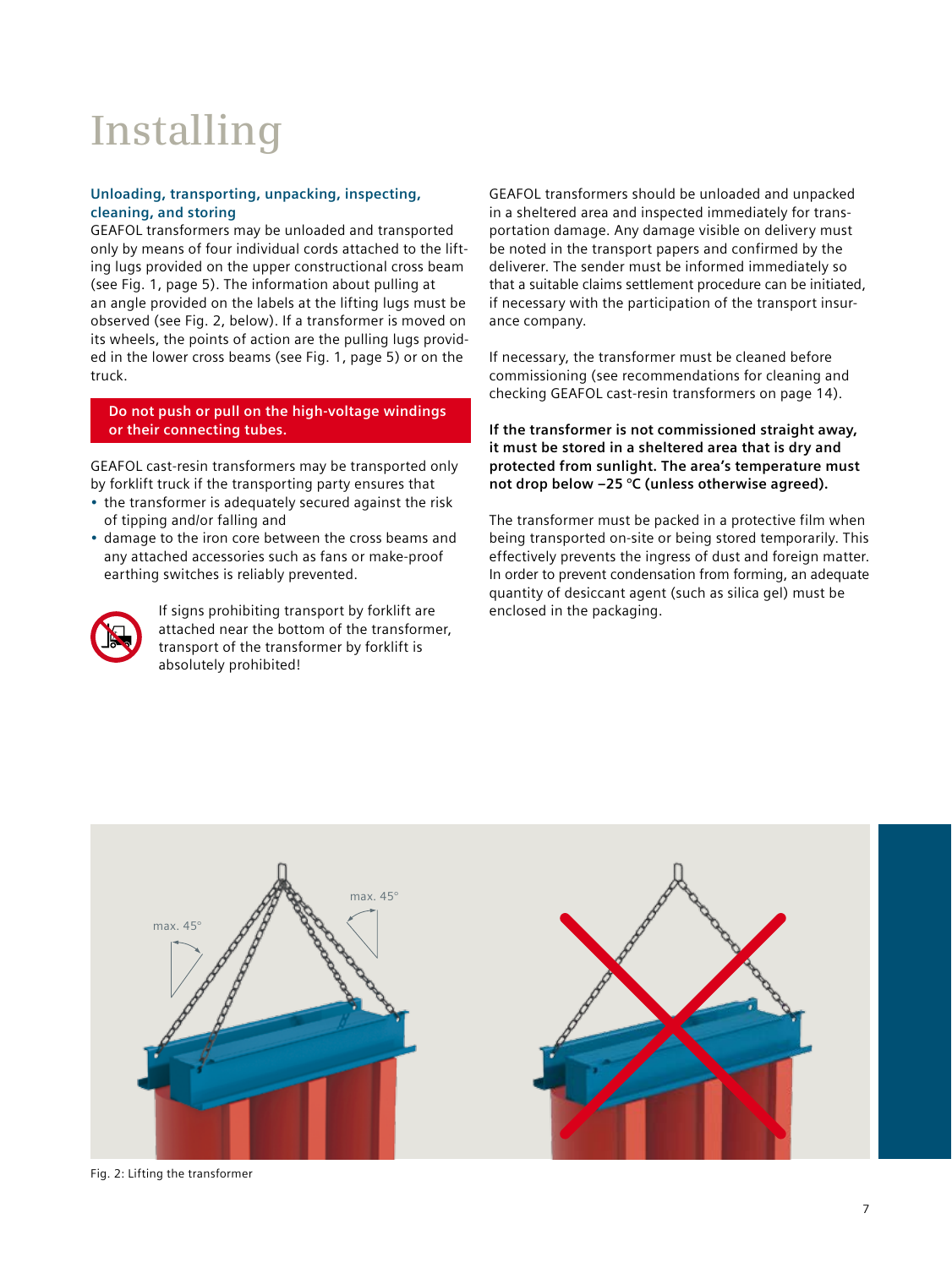

Fig. 3: Minimum clearances around GEAFOL cast-resin transformers with switching strip (1)

### **Setting up**

GEAFOL cast-resin transformers should be installed only in a sheltered area or cell that is dry and protected from sunlight, where the degree of protection assured is at least IP 23. If appropriately coated with special paint and if an outdoor housing is used, they are also suitable for installation outdoors. GEAFOL cast-resin transformers need an adequate supply of fresh air to dissipate the heat loss. Approx. 200 m<sup>3</sup> of fresh air per hour and for each kW of heat loss is the recommended value; further information can be found in the GEAFOL planning notes.

with connecting tubes (2)

Also make sure that the clearances from the surface of the cast-resin coils to the walls, busbars, grounded parts, etc. satisfy the applicable installation and safety regulations (see Figs. 3 and 4).

Cast-resin transformers are **not safe to touch**. The power must be shut off before work is carried out on the transformers. Applicable regulations must be observed.

| Maximum voltage for equipment $U_m$ <sup>1</sup> )<br>(rms value)                                                                                                    | Rated lightning impulse withstand<br>voltage $U_{11}$ <sup>1</sup> ) |                          | <b>Minimum clearances</b> |              |      |      |
|----------------------------------------------------------------------------------------------------------------------------------------------------------------------|----------------------------------------------------------------------|--------------------------|---------------------------|--------------|------|------|
|                                                                                                                                                                      | List 1                                                               | List 2                   | a                         | $\mathsf{b}$ | c.   | d    |
| [kV]                                                                                                                                                                 | [kV]                                                                 | [kV]                     | [mm]                      | [mm]         | [mm] | [mm] |
| 12                                                                                                                                                                   |                                                                      | 75                       | 120                       | $\star$      | 50   | 40   |
| 24                                                                                                                                                                   | 95                                                                   | $\overline{\phantom{m}}$ | 160                       | $\star$      | 80   | 50   |
| 24                                                                                                                                                                   | $\qquad \qquad -$                                                    | 125                      | 220                       | $\star$      | 100  | 70   |
| 36                                                                                                                                                                   | 145                                                                  |                          | 270                       | $\star$      | 120  | 90   |
| 36                                                                                                                                                                   |                                                                      | 170                      | 320                       | $\star$      | 160  | 110  |
| $1)$ See IEC 60071<br>* If there are high-voltage tappings on this side, the value in column a applies to the clearance b; otherwise, the value in column c applies. |                                                                      |                          |                           |              |      |      |

Table 1

Fig. 4: Minimum clearances around GEAFOL cast-resin transformers

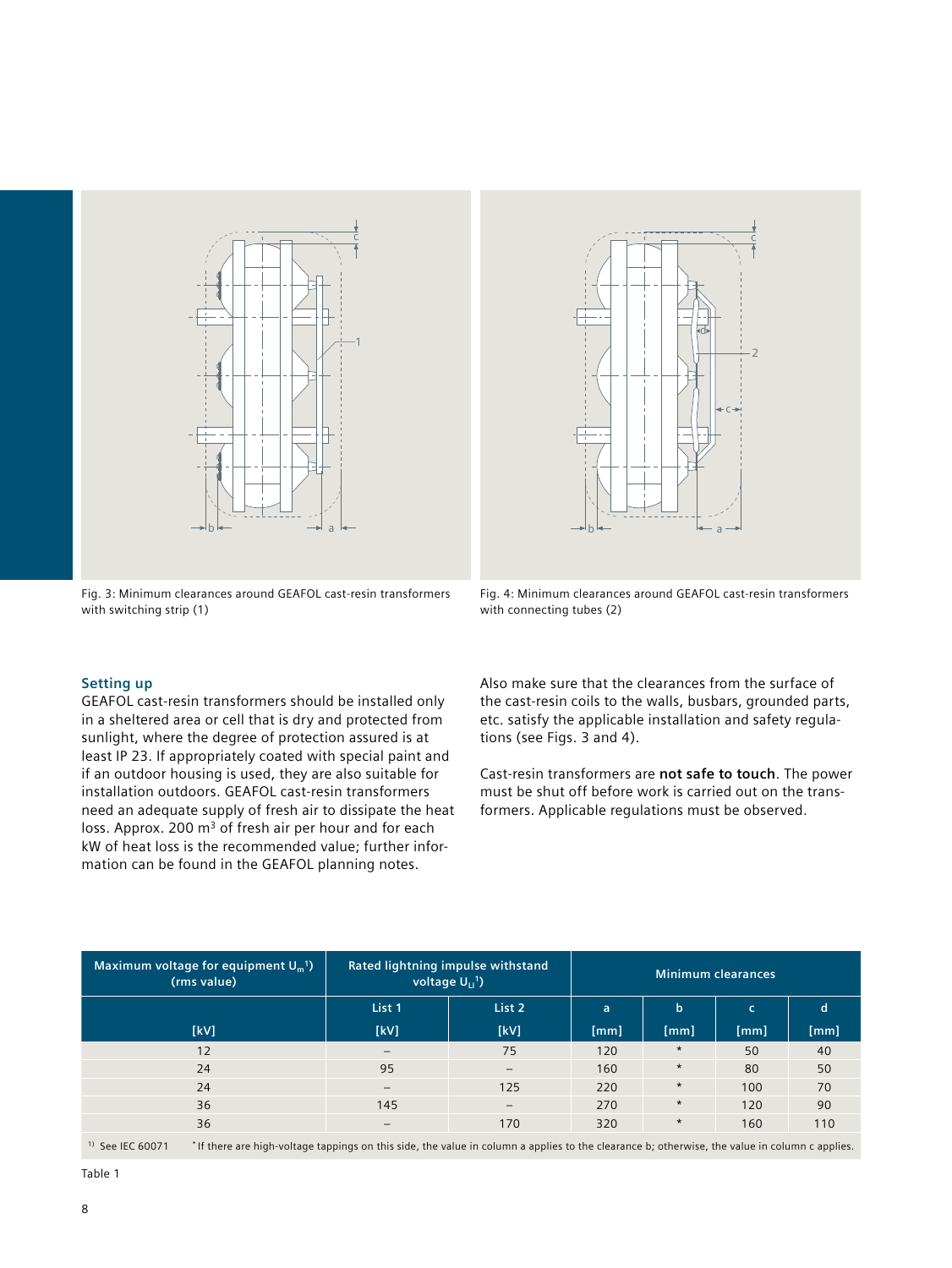

Transformers are designed in accordance with the applicable standards for the following cooling air values:

- $\cdot$  40 °C maximum
- 30 °C monthly average of the hottest month
- • 20 °C annual average

If operated normally, the transformer should attain its expected service life consumption. In particular, the average annual temperature and the load crucially influence the service life consumption.

GEAFOL cast-resin transformers for installation at altitudes over 1,000 m above mean sea level are identified on the rating plate with the maximum permissible installation altitude. When transformers are installed accordingly, the minimum clearances listed in Table 1 (see page 8) must be increased by 1% for each 100 m above the altitude of 1,000 m.

### **Housings**

When using housings, note that all bolted connections must be firmly tightened during installation, thus avoiding damage to the transformer, e.g., as a result of nuts falling out.

### **Minimum clearances**

Adequate clearance must always be ensured around the transformer to enable connections to be made and also to keep to the necessary electrical clearances. The minimum clearances to prevent flashover are shown in Table 1 (see page 8) in conjunction with the sketch in Fig. 3 or 4 (see page 8).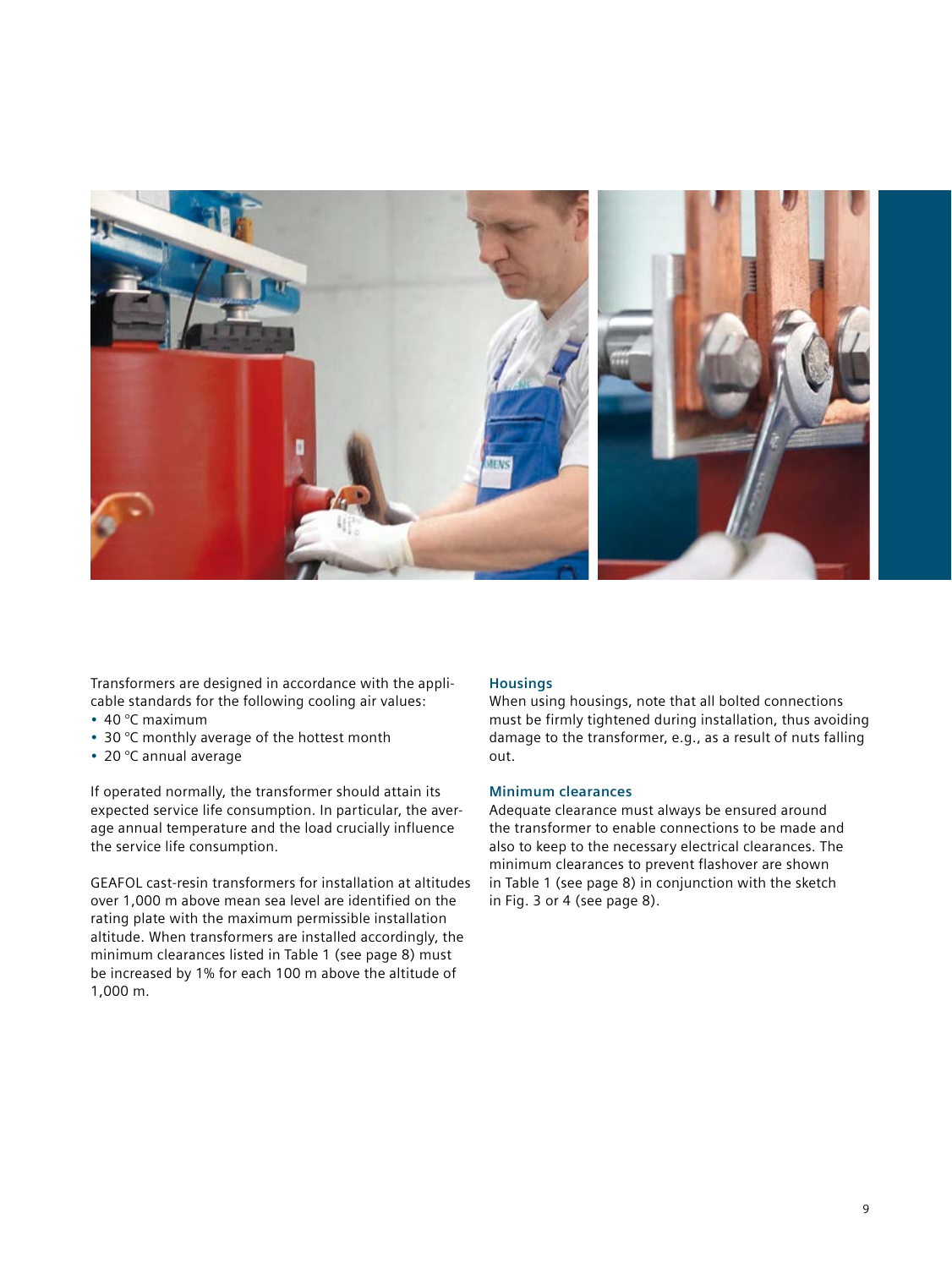# **Connecting**

On the high-voltage side, the transformer is connected to the surfaces of the connecting tubes or the terminals provided on the switching strip (delta connection), or to the cast-on post insulators of the high-voltage pottings (Y connection). When connecting by means of cables, make sure that they feature adequate strain relief and are routed so that the voltage clearances are maintained in line with relevant regulations. The minimum clearances for cable connections shown in Table 1 (see page 8) and Fig. 5 must be observed.

On the low-voltage side, the transformer is connected to the aluminum bars provided for this purpose (in special cases, to copper bars). The following guidelines must be observed when connecting conductor bars via expansion straps.

### **Surface preparation**

Before making any bolted or terminal connections, it is necessary to remove the thin, invisible layer of oxide, which is a poor conductor of electricity, from the aluminum surface.

For this purpose, the contact surfaces must be polished bare metal. Every time a point of contact is opened, the aluminum contact surface must be subjected to the whole preparation process again before it is bolted back together.

If the transformer is installed indoors in a room where condensation is frequently to be expected or where corrosive gases are present, an aluminum sheet copper-plated on one side (known by the trade name "Cupal", for example,) must be inserted between Cu-Al contact points so that the aluminum side is in contact with the aluminum bar and the copper side is in contact with the copper terminal. All edges of this sheet must protrude some millimeters so as to ensure that any corrosion occurring in the transition area remains outside the contact zone. Corrosion can be largely avoided by applying a protective coating to the cut edges of this "Cupal" sheet. Tin-plated terminals can be combined with bare copper, aluminum or silver-plated surfaces.

### **Fastenings**

Corrosion-proof parts must be used for bolted connections. Bolts belonging to strength class 8.8 or 10.9 should be used. In order to transmit the bolting force to the largest possible contact surface, stiffened washers should be inserted under the bolt head and the nut. Spring elements are also necessary to accommodate heat-generated tension resiliently, so as to compensate for plastic deformation and to thus maintain the required minimum contact pressure at all times. Both conditions are met by conical spring washers per DIN 6796, which are used particularly for conductor bar threaded fastenings.



Fig. 5: Minimum clearance for cable connection; see Table 1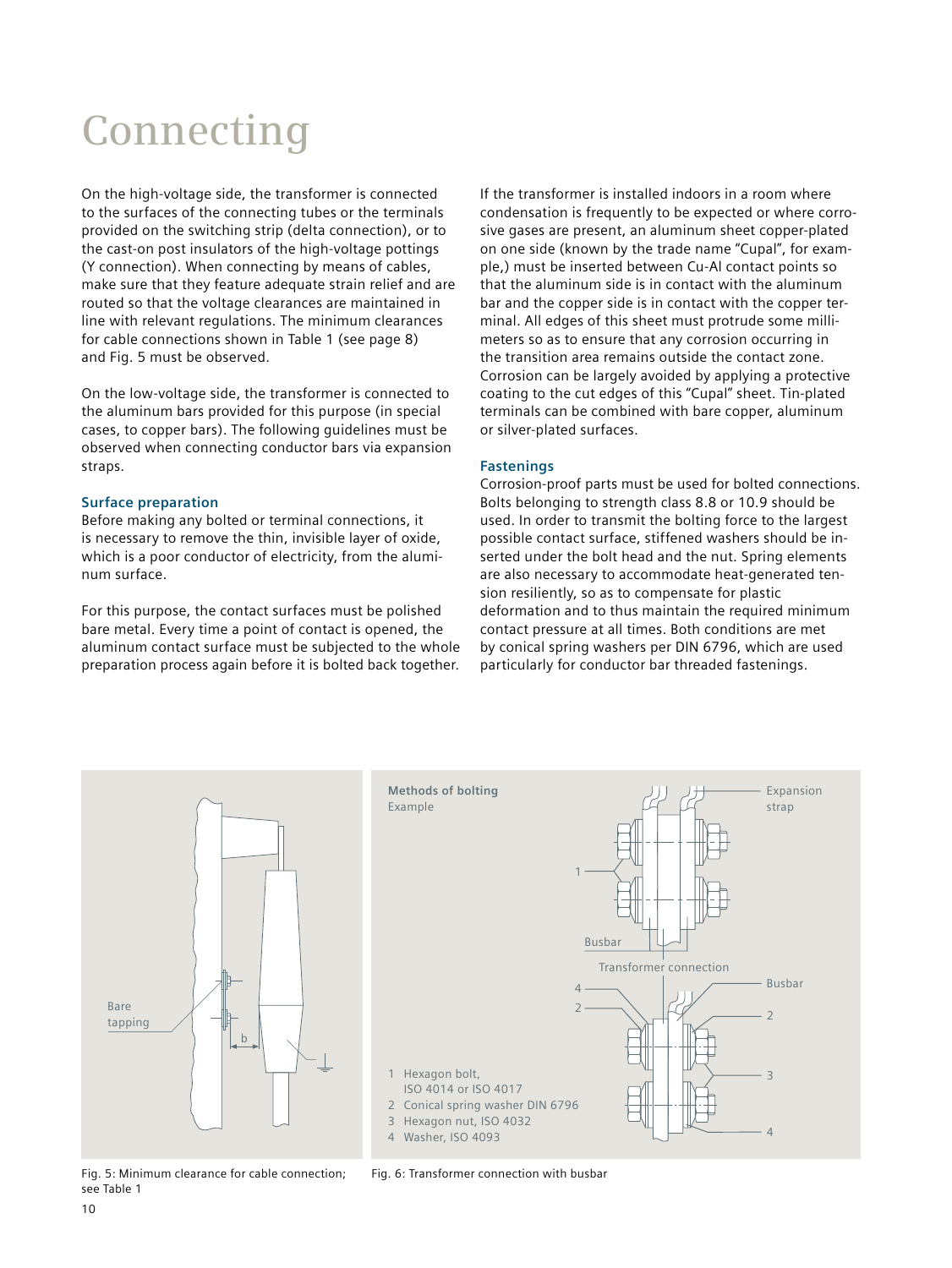#### **Contact pressure**

The bolts should be tightened with a torque wrench. This ensures that the bolt connections are made with adequate contact pressure.

To eliminate any settling in the joints, it is advisable to retighten the bolts after a few hours. However, the torque then applied should not be greater than the torque applied during the first installation.

| <b>Bolt</b>     | Torque [Nm] dry |
|-----------------|-----------------|
| M <sub>6</sub>  | 10              |
| M <sub>8</sub>  | 20              |
| M <sub>10</sub> | 45              |
| M <sub>12</sub> | 75              |
| M <sub>16</sub> | 140             |

Table 2: Tightening torque values for the phase connections and tappings

We recommend the tightening torque values listed in Table 2 for tightening the ungreased (dry) bolted joints. If the low-voltage connection is established with busbars, an expansion strap (flexible connection element) must be installed between the transformer and the busbars. This keeps mechanical stresses away from the transformer (see Fig. 8) and largely prevents transmission of structureborne transformer noise. Detailed information on bolted busbar connections can be found in DIN 43673.

### **Grounding**

Make sure that the necessary ground connection is established on accessories installed subsequently on the transformer. Transformer housings must also be grounded in accordance with the known grounding specifications.



Low-voltage end connection with expansion strap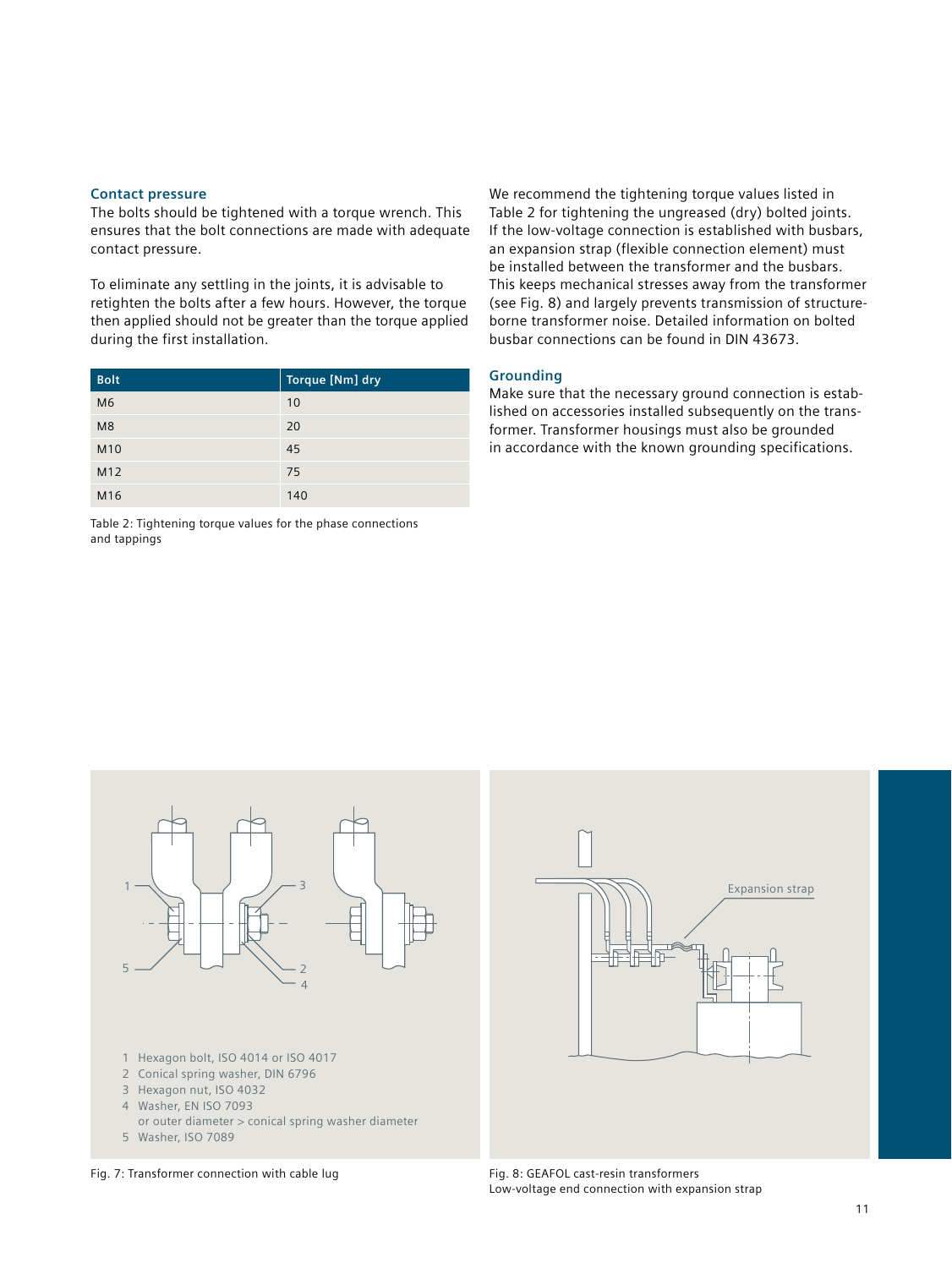# **Temperature monitoring**

### **General**

The measuring sensors of the temperature monitoring system record the winding temperature. This acts as overload protection against excessive heat generation in the transformer winding. This protection does not prevent increased rate of service life consumption if the cooling air temperatures are not kept within specified limits (see list, page 8/9). The following versions or combinations can be installed:

### **Description**

The temperature monitoring system for GEAFOL cast-resin transformers consists of a PTC thermistor, DIN 44082 compliant temperature sensors or platinum resistance thermometers (PT100) in accordance with IEC 60751, and the associated evaluation devices. Positioning of the overload protection is identical for both systems. The evaluation devices must be designed for processing the signals from the particular system.

### **Version with PTC**

At least two PTC thermistors are installed in each of the low-voltage windings to be monitored. They are provided for warning and triggering. A third system can be installed, also subsequently, e.g., for controlling fans. The PTCs of the particular functional stage are connected in series and are routed to a terminal strip (max. 2.5 mm<sup>2</sup>) on the upper pressed metal sheet.

### **Version with PT100**

At least one resistance thermometer (PT100) is installed in each low-voltage winding to be monitored. The warning, triggering, or fan control functions must be set on the evaluation device. The corresponding setting values can be found on the information plate attached to the transformer. By default the PT100s are routed in a three-conductor circuit to a terminal strip (max. 2.5 mm2) on the upper pressed metal sheet.

### **Evaluation devices**

For the function and connection of the evaluation devices, refer to the respective operating instructions. Information about the devices can be found at **www.ziehl.de** and **www.tecsystem.it**

The setting values for the corresponding trigger device in the case of PT100 temperature monitoring can be found on the information plate affixed to the transformer.

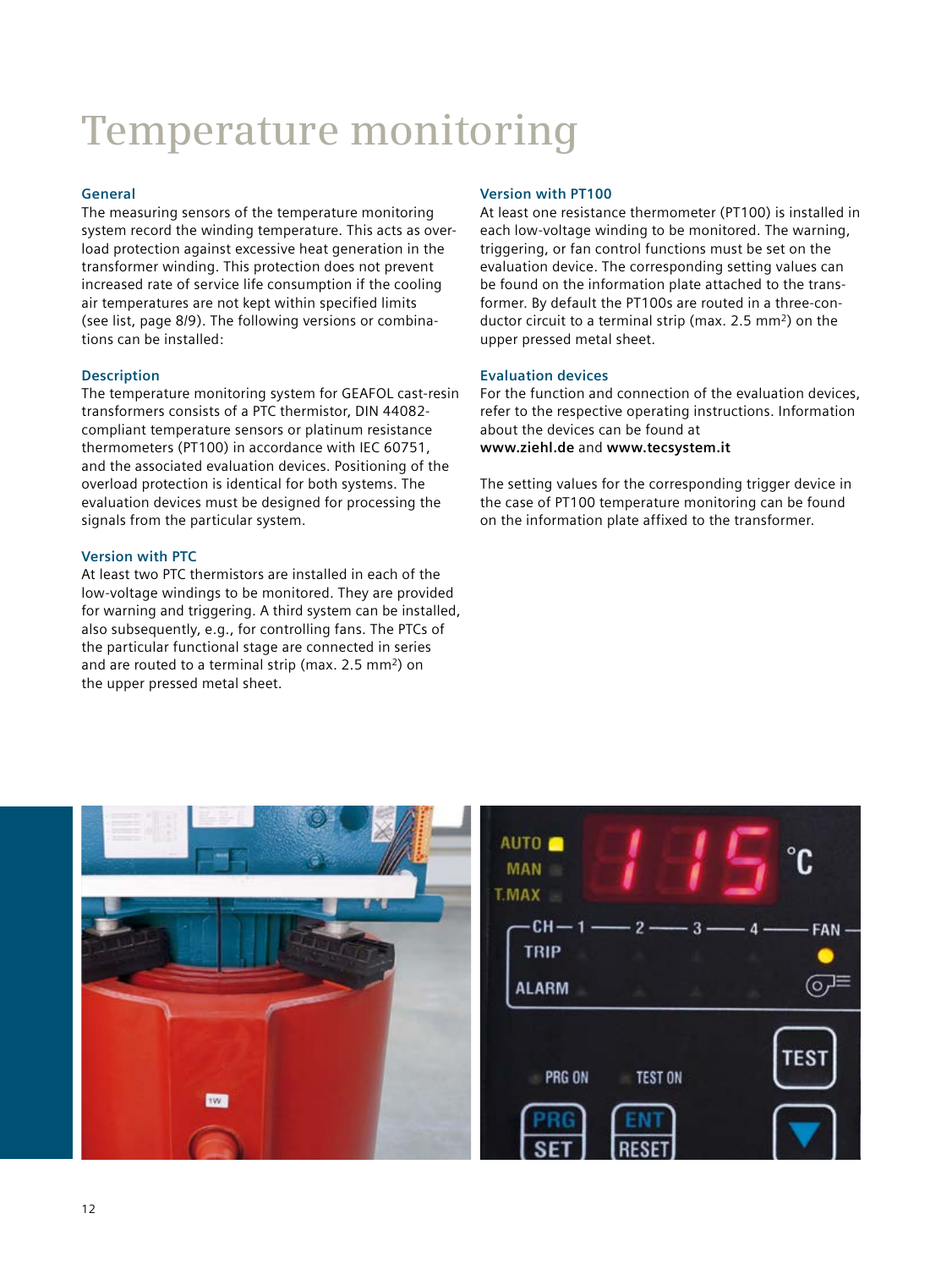### **Commissioning**



The transformer must have been cleaned and it must not contain any foreign matter (see also Installing, page 7).

- • Check technical data on the rating plate attached to the transformer against the customer's requirements.
- Tighten all contact connections to the torque stated in Table 2 (see page 11).
- Adjust any connecting brackets on the high-voltage tappings to the prevalent voltage.
- The correct tapping connection is given on the rating plate. All connecting brackets at the HV windings must be fixed at the same voltage tapping. Tightening torques of the bolts are specified in Table 2 (see page 11). Adjust the connecting brackets only in the de-energized state.

When large idling transformers are switched on, in isolated cases visible sparks may occur on the outside (particularly in the area of the core and the clamped parts), but these will soon subside. This effect occurs for reasons of physics and has no influence on operating safety; it is not a defect. Due to the low attenuation, it may take the switch-on currents of GEAFOL cast-resin transformers some time to decay. Refer to the test report for the exact values. This must be borne in mind when selecting fuses and/or relay times.

If protection settings are wrong, the transformer will be switched off during the power-on current surge. This will lead to high excess voltages in the transformer windings, where they may cause damage.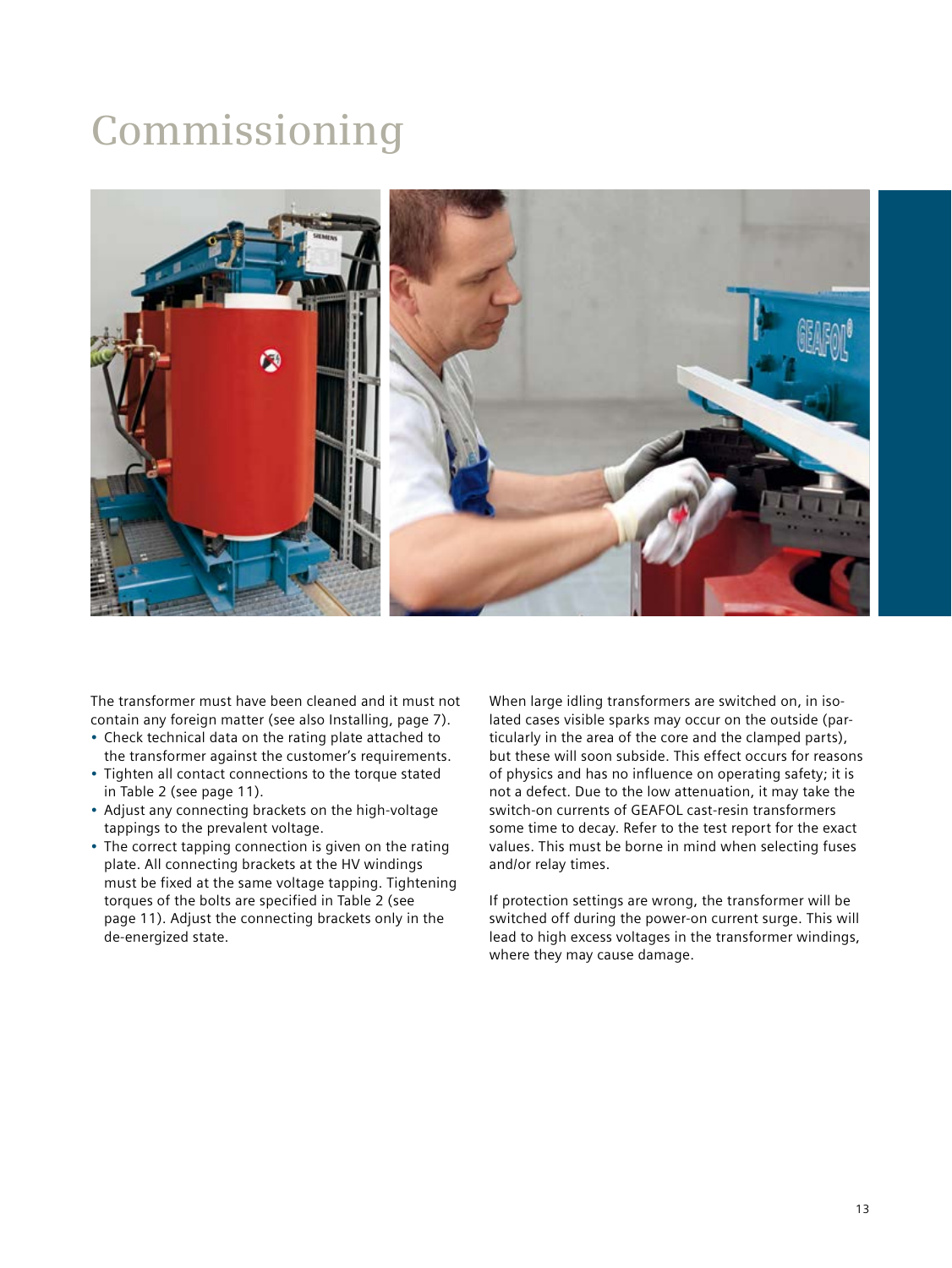### **Recommendations for cleaning and inspection**



GEAFOL cast-resin transformers are practically maintenance-free. If they are operated in very dusty installations, e.g., in rolling mills, we recommend cleaning several times a year.

In parallel, generally once every year, the contact bolts, warning facilities, and functioning of any attached fans should be checked.

The transformer must be switched off on all sides before maintenance work is begun. All terminals must be shortcircuited and grounded. The safety regulations must be observed.

### **Cleaning transformers**

Particular care must be paid to cleaning all horizontal surfaces and support blocks in the area between the low-voltage and high-voltage coils where, according to experience, dirt can accumulate very easily.

#### **Cleaning method**

- Rub the soiled surfaces with a cloth soaked in a conventional tenside-based cleaning agent. Then wipe with a dry cloth.
- Use a vacuum cleaner to remove loose parts and dirt in the cooling ducts as far as they are accessible.

### **Checking the torque values of bolted connections**

The torque values of the transformers' ground terminals (and above all the bolted connections of all electrical terminals), the high-voltage tappings, and the connections from one system to another in the case of double-tier transformers should be checked once every year. Use a torque wrench or a force-limiting wrench to check bolted connections against the values listed in Table 2 (see page 11).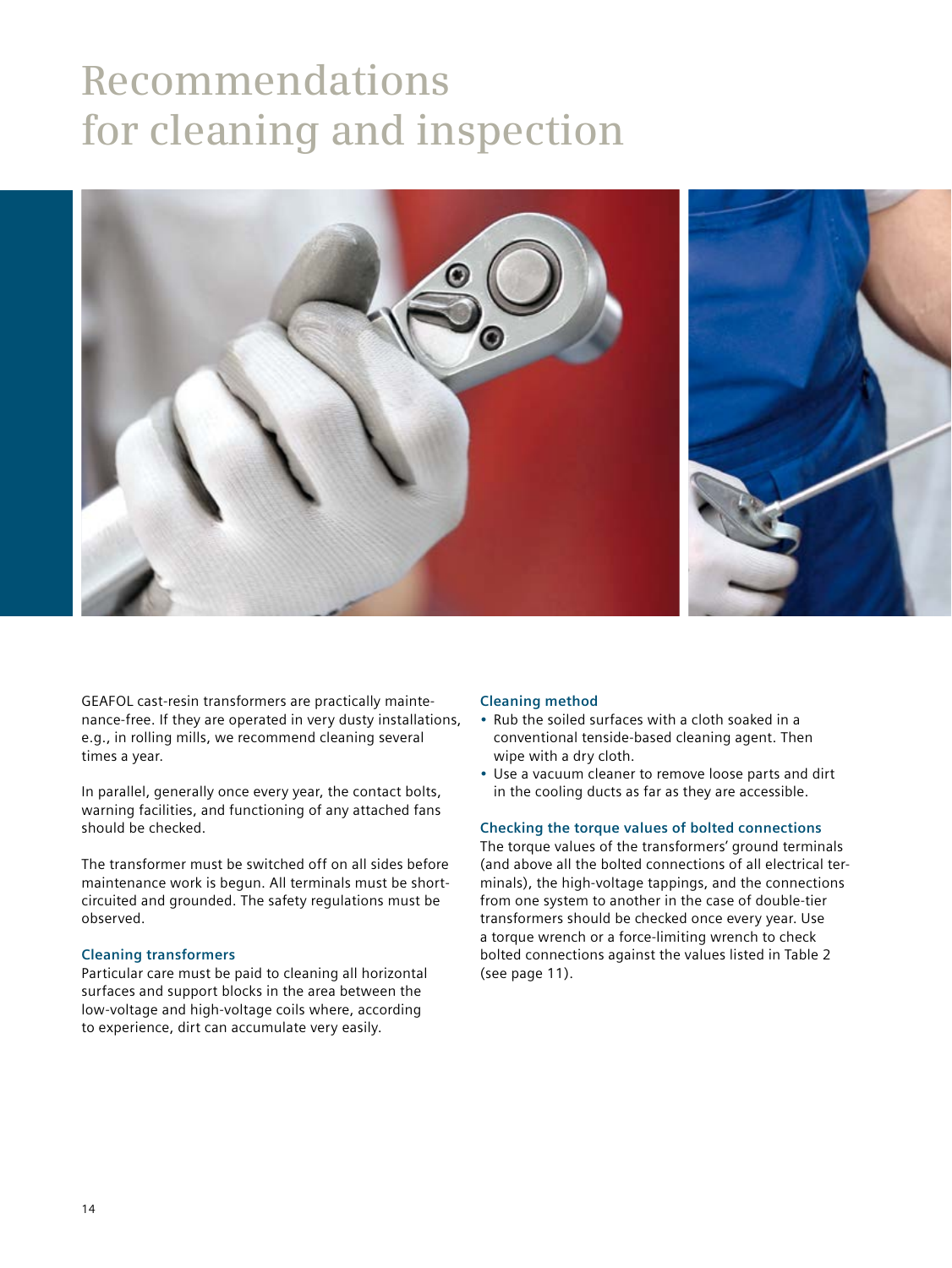

### **Faults**

In case of faults that cannot be cleared by the customer itself, a service department of Siemens AG should be notified.

| Phone:     | +49 (0) 7021/508-549             |
|------------|----------------------------------|
|            | +49 (0) 7021/508-512             |
| Fax:       | +49 (0) 7021/508-633             |
|            | +49 (0) 7021/508-514             |
| Mobile:    | +49 (0) 172/622 4291             |
|            | +49 (0) 172/765 5074             |
| $E$ -mail: | daniel.tiefenthaeler@siemens.com |

### **Checking warning facilities**

The "Inspection" function for the evaluation devices can be carried out as specified in the operating instructions. Visual inspection of the terminal connections on the transformer is recommended.

### **Checking attached fans**

If possible, the functioning and running characteristics of attached fans should be checked once every year.

#### **Please note:**

**On delivery, the default setting of the monitoring system types T154 and NT935 includes a functional test for fans. If run in the factory default setting, every 96 hours the fans will undergo a short test lasting 5 –10 minutes.**

#### **Protective housings**

Protective housings can be cleaned in the same way as control cabinets. Ensure particularly that air inlet and outlet openings are clean of dust and dirt deposits.